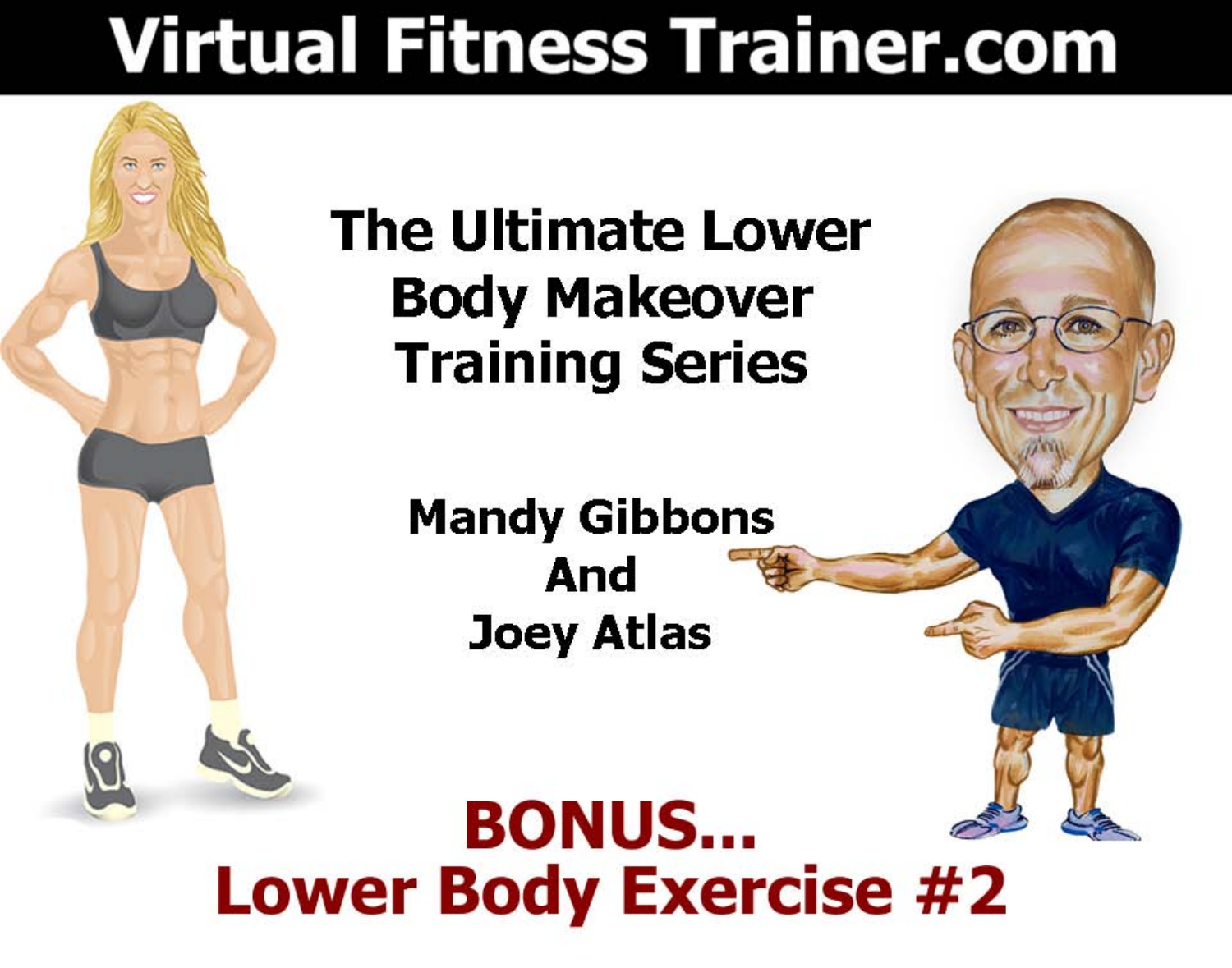### **Lunging Touch Down**

Start in a neutral position and lunge forward, touching down with one hand, and back to the start. Lunge, touch down, and then back up. Do this again for 15 reps.



**For beginners if you can only go part of the way and reach in front of you, that is fine.**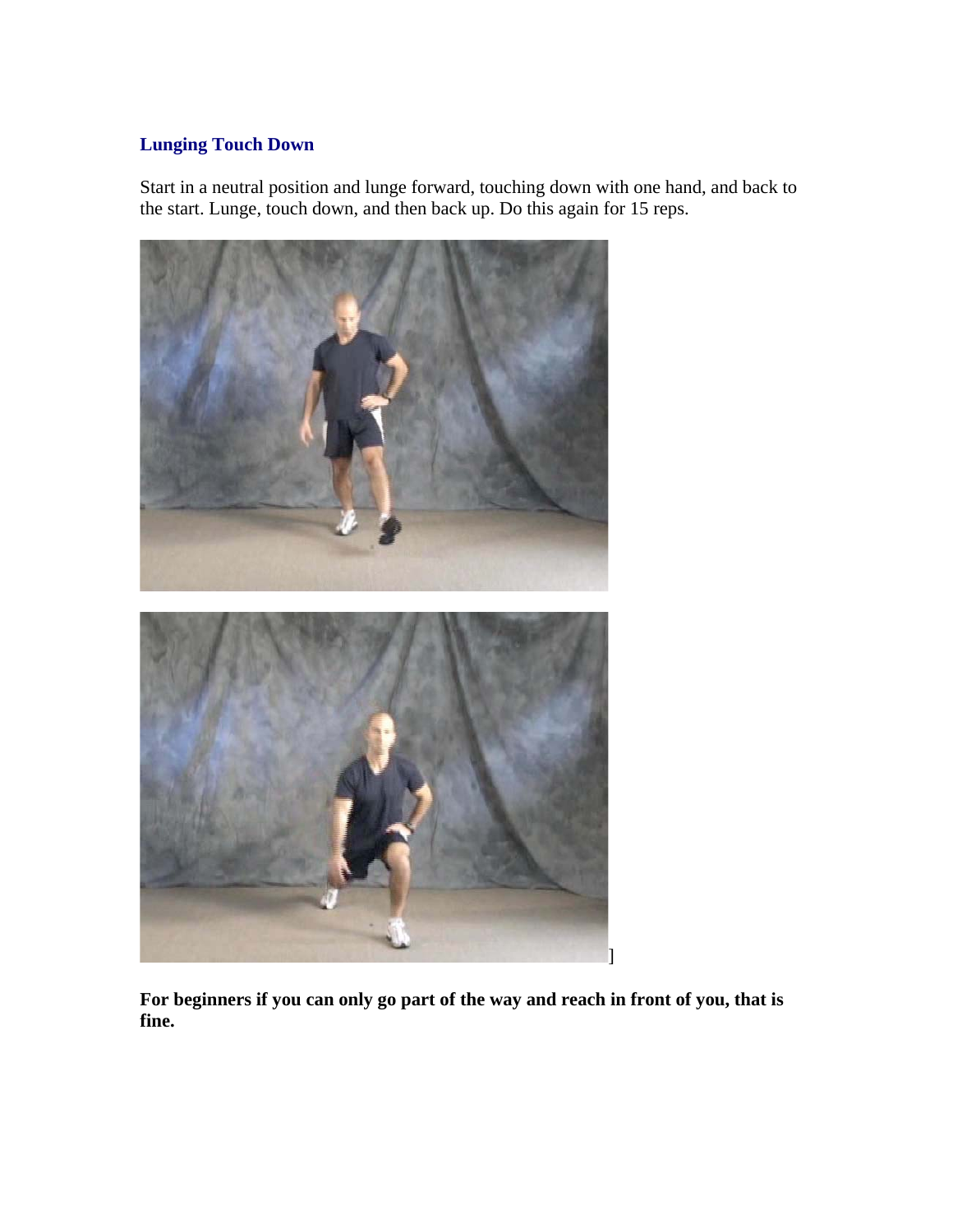

Remember to move slowly and keep breathing. Stepping and touching for 15 reps on each side. You can step slightly off center and that is fine. You might break a sweat.

#### **IMPORTANT: If the above lunge is too difficult for you then perform a normal stationery lunge.**

Place your hands on your hips or by your sides. Stand with your feet together. Keep your chest out and midsection firm, do not arch your back. Step forward with a large stride – but not too far. Bend both your knees as you lower your body downwards. Your front leg should be at a 90 degree angle eg… ankle, shin and knee should remain in line with each